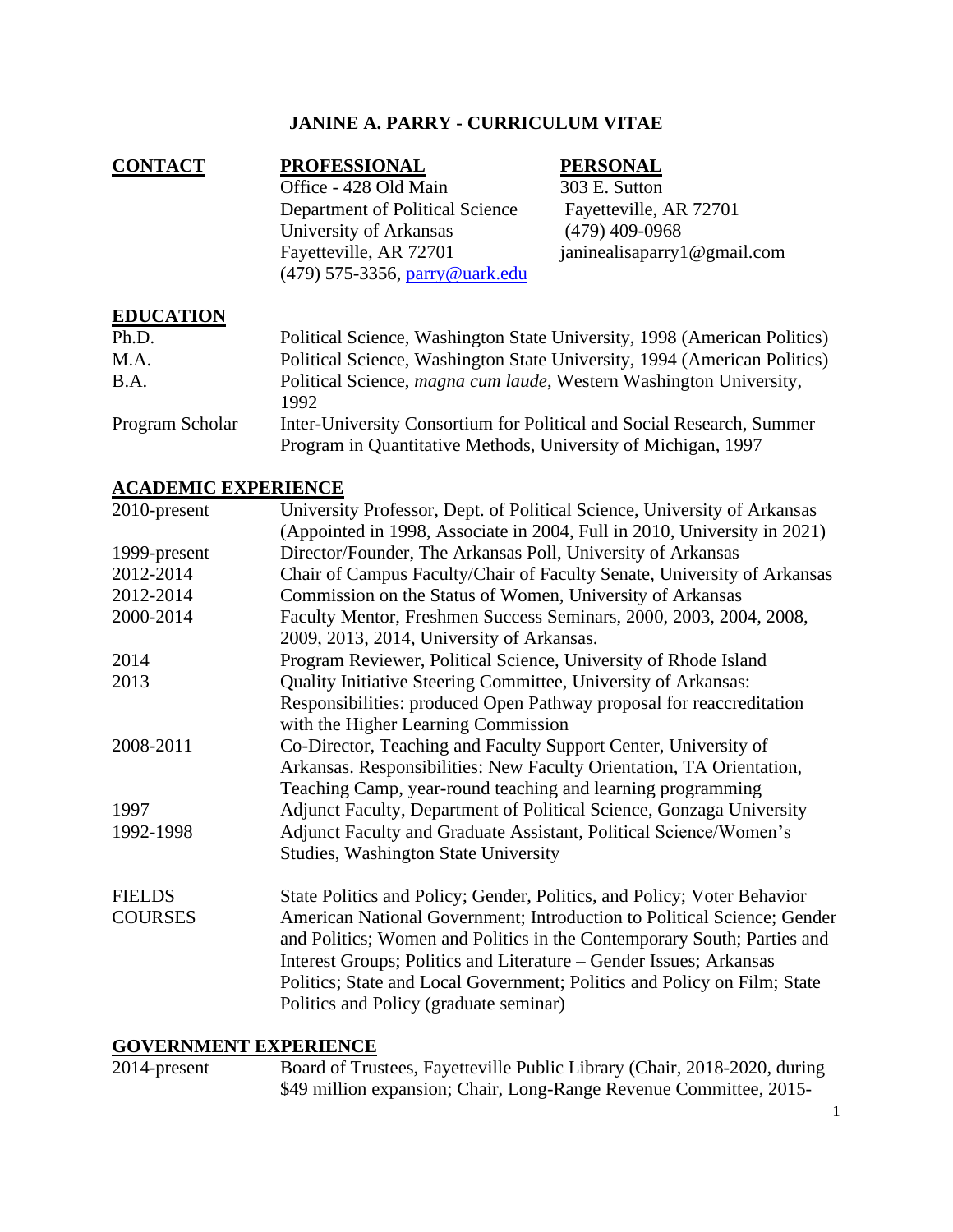|      | 2016; voter targeting for successful \$27 million millage campaign, 2016) |
|------|---------------------------------------------------------------------------|
| 1993 | Office of Thomas S. Foley, Speaker of the House, Washington DC            |
| 1992 | Office of State Senator Cliff Bailey, Washington State Legislature,       |
|      | Olympia, WA                                                               |
| 1991 | Department of Corrections, Spokane County, WA                             |

#### **SCHOLARLY PUBLICATIONS**

#### BOOKS

*Readings in Arkansas Politics and Government*, 2nd edition, co-edited with Kim Hoffman and Cathy Reese. Fayetteville, AR: University of Arkansas Press, 2019.

- *Women's Rights in the U.S.A.*, 5<sup>th</sup> edition, with Dorothy McBride. New York: Routledge/Taylor & Francis, 2016.
- *Women's Rights in the U.S.A.*, 4<sup>th</sup> edition, with Dorothy McBride. New York: Routledge, 2010.
- *Readings in Arkansas Politics and Government*, co-edited with Richard Wang. Fayetteville, AR: University of Arkansas Press, 2009.

#### PUBLISHED ARTICLES AND CHAPTERS

- Janine A. Parry, Andrew Dowdle, Abby Long, and Jesse Kloss. Forthcoming. "The Rule, Not the Exception: One-Party Monopolies in the American States," *State Politics and Policy Quarterly*.
- Jay Barth and Janine A. Parry. 2021. "Arkansas: Once More and With Feeling for Trump," in *Presidential Elections in the South* edited by Scott Buchanan and DuBose Kapeluck. Lexington Books.
- Jay Barth, Craig M. Burnett, and Janine A. Parry. 2021. "Do High-Profile Copartisans Help or Hurt? Obama, Beebe and Arkansas's 2012 Legislative Contests," *Midsouth Political Science Review*. [https://www.arkpsa.org/wp-content/uploads/2021/08/MPSR-Vol-21-01-](https://www.arkpsa.org/wp-content/uploads/2021/08/MPSR-Vol-21-01-Barth-et-al.pdf) [Barth-et-al.pdf](https://www.arkpsa.org/wp-content/uploads/2021/08/MPSR-Vol-21-01-Barth-et-al.pdf)
- Craig Burnett and Janine A. Parry. 2021. "The Inconsequence of Negative Statehouse Evaluations on Ballot Measures: Evidence from Survey Experiments," *Electoral Studies* 71.<https://www.sciencedirect.com/science/article/abs/pii/S0261379421000366>
- Jay Barth, Craig M. Burnett, and Janine A. Parry. 2019. "Direct Democracy, Educative Effects, and the (Mis)Measurement of Ballot Measure Awareness," *Political Behavior* 42:1015- 1034. <https://link.springer.com/article/10.1007/s11109-019-09529-w>
- Janine A. Parry. 2019. "'The Nice Lady' of Arkansas Politics: Virginia Johnson and the 1968 Governor's Race," *Arkansas Historical Quarterly* 78: 365-408. <https://www.jstor.org/stable/26905006>
- Mileah Kromer and Janine A. Parry. 2019. "The Clinton Effect? The (Non) Impact of a High-Profile Candidate on Gender Stereotypes," *Social Science Quarterly* 100: 2134-2147. [https://onlinelibrary.wiley.com/doi/full/10.1111/ssqu.12701.](https://onlinelibrary.wiley.com/doi/full/10.1111/ssqu.12701)
- Raymond McCaffrey, Bobbie Foster, Michael Duffy, Jr., and Janine Parry. 2019. "Journalists and the Red-State Voter: Perceptions of Journalism Credibility at a Statewide Level and the Trump Effect," *Southwestern Mass Communication Journal* 34:1-15. [http://swecjmc.wp.txstate.edu/files/2019/05/mccafrey-foster-duffy-parry.pdf.](http://swecjmc.wp.txstate.edu/files/2019/05/mccafrey-foster-duffy-parry.pdf)
- Janine A. Parry and Dusty Higgins. 2018. "Arkansas's Cartoon Campaign Advertisements, 1942-1970," *Arkansas Historical Quarterly* 77:208-249. [https://www.jstor.org/stable/26554747.](https://www.jstor.org/stable/26554747) Slide show available [here.](https://wordpressua.uark.edu/parry/)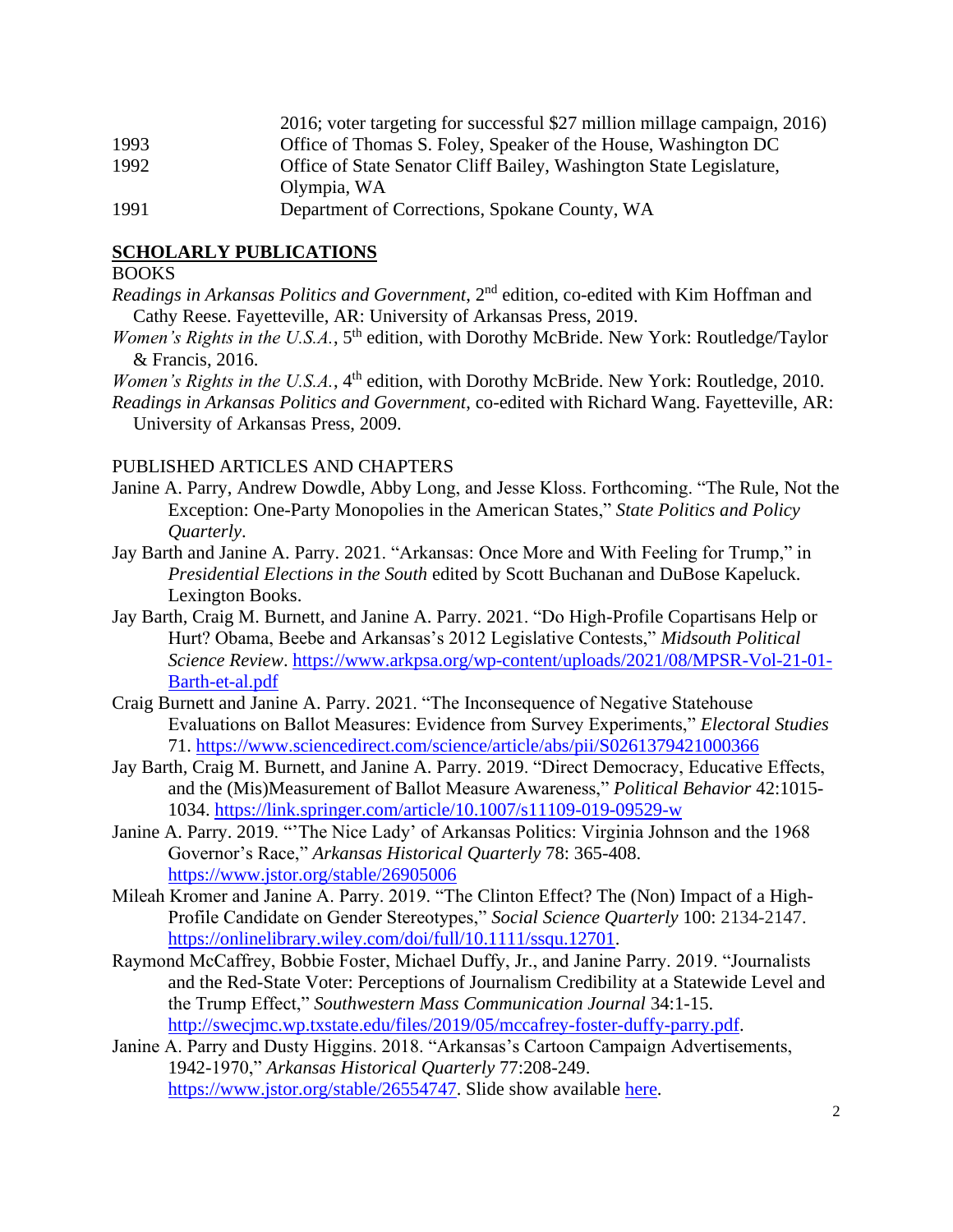- Jay Barth and Janine A. Parry. 2018. "Arkansas: Trump is a Natural for the Natural State," in *The Future Ain't What It Used to Be: The 2016 Presidential Election in the South*, eds. Scott Buchanan and Branwell DuBose Kapeluck, University of Arkansas Press. [https://books.google.com/books?hl=en&lr=&id=WVNLDwAAQBAJ.](https://books.google.com/books?hl=en&lr=&id=WVNLDwAAQBAJ)
- Raymond McCaffrey, Bobbie J. Foster, Christi Welter, and Janine Parry. 2016. "The Divide Between Journalists and the Audience: Perceptions of Journalism Credibility at a Statewide Level," *Southwestern Mass Communication Journal* 32:1-13. [http://swecjmc.wp.txstate.edu/files/2017/08/mccaffrey-foster.pdf.](http://swecjmc.wp.txstate.edu/files/2017/08/mccaffrey-foster.pdf)
- Craig M. Burnett and Janine A. Parry. 2014. "Gubernatorial Endorsements and Ballot Measure Approval," *State Politics and Policy Quarterly* 14:1-18. <http://citeseerx.ist.psu.edu/viewdoc/download?doi=10.1.1.891.3347&rep=rep1&type=pdf>
- Danny Chand, William D. Schreckhise, and Janine A. Parry. 2014. "In defense of the lowly scorecard: What legislator ratings can tell us about interest groups," *Interest Groups & Advocacy* 3:268-292. [https://link.springer.com/article/10.1057/iga.2014.15.](https://link.springer.com/article/10.1057/iga.2014.15)
- Jay Barth and Janine A. Parry. 2014. "Arkansas: Another Anti-Obama Aftershock," in *Second Verse, Same as the First: Presidential Elections in the South*, eds. Scott E. Buchanan and Branwell DuBose Kapeluck, University of Arkansas Press. [https://books.google.com/books?hl=en&lr=&id=TOxDAwAAQBAJ.](https://books.google.com/books?hl=en&lr=&id=TOxDAwAAQBAJ)
- Janine Parry, Daniel A. Smith, and Shayne Henry. 2012. "The Impact of Petition Signing on Voter Turnout," *Political Behavior* 34:117-136. https://www.researchgate.net/profile/Daniel Smith37/publication/225327363 The Impa [ct\\_of\\_Petition\\_Signing\\_on\\_Voter\\_Turnout/links/54b7dd890cf269d8cbf55639/The-](https://www.researchgate.net/profile/Daniel_Smith37/publication/225327363_The_Impact_of_Petition_Signing_on_Voter_Turnout/links/54b7dd890cf269d8cbf55639/The-Impact-of-Petition-Signing-on-Voter-Turnout.pdf)[Impact-of-Petition-Signing-on-Voter-Turnout.pdf](https://www.researchgate.net/profile/Daniel_Smith37/publication/225327363_The_Impact_of_Petition_Signing_on_Voter_Turnout/links/54b7dd890cf269d8cbf55639/The-Impact-of-Petition-Signing-on-Voter-Turnout.pdf)
- Jay Barth and Janine A. Parry. 2009. "Political Culture, Public Opinion and Policy (Non)Diffusion: The Case of Gay and Lesbian-Related Issues in Arkansas," *Social Science Quarterly* 90:309-325. [https://onlinelibrary.wiley.com/doi/abs/10.1111/j.1540-6237.2009.00619.x.](https://onlinelibrary.wiley.com/doi/abs/10.1111/j.1540-6237.2009.00619.x)
- Jay Barth and Janine A. Parry. 2009. " $2 > 1+1$ ? The Impact of Contact with Gay and Lesbian Couples on Attitudes about Gays/Lesbians and Gay-Related Policies," *Politics and Policy* 37:32-51.

[https://onlinelibrary.wiley.com/doi/abs/10.1111/j.1747-1346.2007.00160.x.](https://onlinelibrary.wiley.com/doi/abs/10.1111/j.1747-1346.2007.00160.x)

- Jay Barth, Janine A. Parry, and Todd Shields. 2009. "The 2008 Presidential Election in Arkansas," in *Presidential Elections in the South*, ed. Dubose Kapeluck, University of Arkansas Press. [https://books.google.com/books?hl=en&lr=&id=NClLCgAAQBAJ.](https://books.google.com/books?hl=en&lr=&id=NClLCgAAQBAJ)
- Janine A. Parry, Jay Barth, Martha Kropf, and Terry Jones. 2008. "Mobilizing the Seldom Voter: Campaign Contact and Effects in High-Profile Elections," *Political Behavior* 30:97-113. [https://link.springer.com/article/10.1007/s11109-007-9042-9.](https://link.springer.com/article/10.1007/s11109-007-9042-9)
- Janine A. Parry and William D. Schreckhise. 2008. "Arkansas: The Status of African Americans and Women in the Border South," in *New Voices in the Old South: How Women and Minorities Influence Southern Politics*, eds. Todd G. Shields and Shannon David, Florida Institute of Government Press.
- Janine A. Parry, Brian Kisida, and Ronald Langley. 2008. "The State of State Polls: Old Challenges, New Opportunities," *State Politics and Policy Quarterly* 8(2):198-216. [https://journals.sagepub.com/doi/abs/10.1177/153244000800800205.](https://journals.sagepub.com/doi/abs/10.1177/153244000800800205)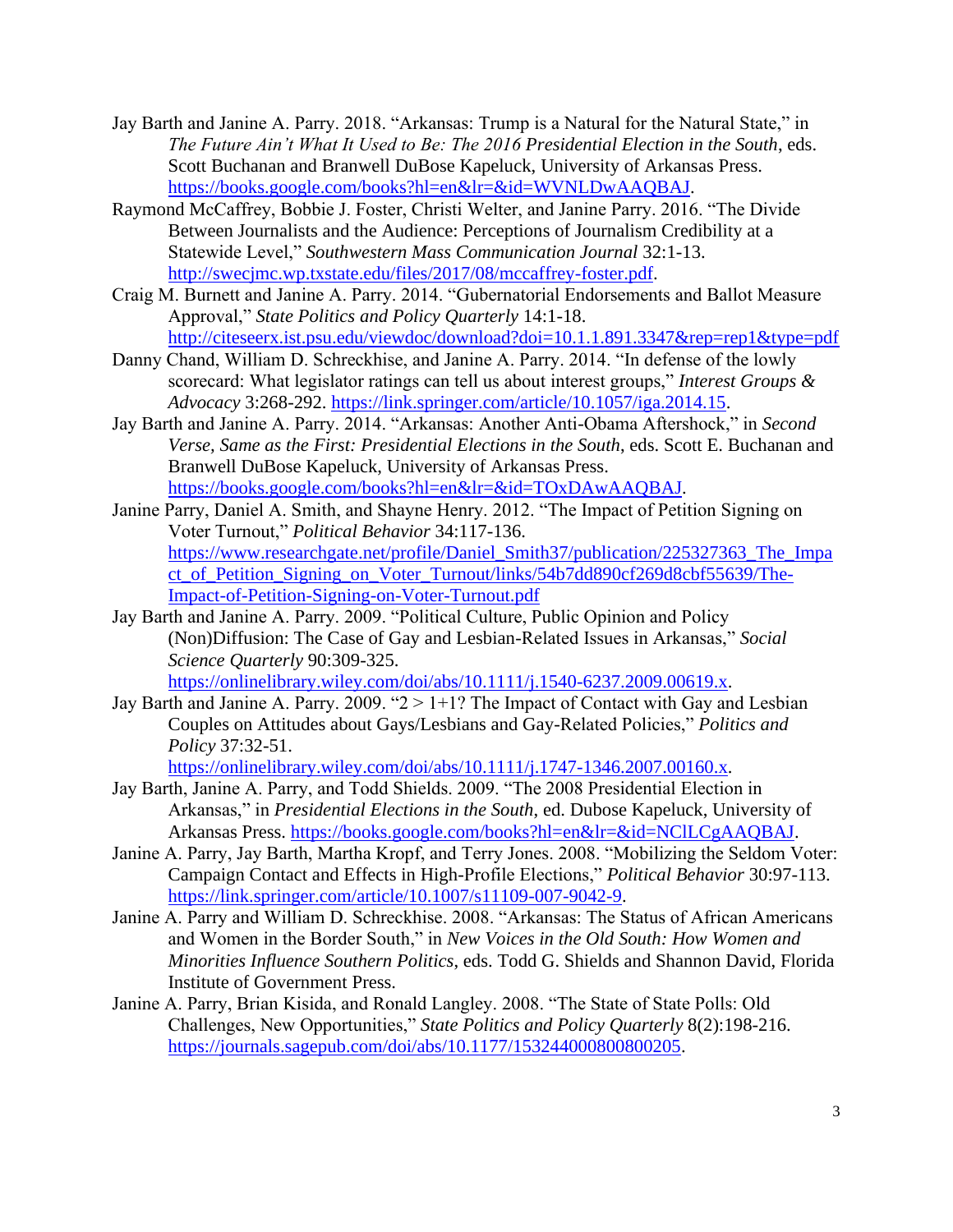- Martha Kropf, Janine A. Parry, Jay Barth, and Terry Jones. 2008. "Pursuing the Early Voter: Which Bird Gets the Worm?" *Journal of Political Marketing* 7(2):131-150. [https://www.tandfonline.com/doi/abs/10.1080/15377850802053091.](https://www.tandfonline.com/doi/abs/10.1080/15377850802053091)
- Janine A. Parry and Todd Donovan. 2008. "Leave the Rascals In? Explaining the Poor Prospects of Term Limits Extensions," *State Politics and Policy Quarterly* 8(3):293-308. https://www.researchgate.net/profile/Todd\_Donovan/publication/258189035\_Leave\_the\_ Rascals\_In\_Explaining\_the\_Poor\_Prospects\_of\_Term\_Limit\_Extensions/links/0a85e536 bc685c65c0000000/Leave-the-Rascals-In-Explaining-the-Poor-Prospects-of-Term-Limit-Extensions.pdf.
- Janine A. Parry and Will Miller. 2006. "The Great Negro State of the Country? Black Legislators in Arkansas: 1973-2000," *Journal of Black Studies* 36(6):833-872. Reprinted in *Reading in Arkansas Politics and Government*, 2009.

<http://citeseerx.ist.psu.edu/viewdoc/download?doi=10.1.1.875.4605&rep=rep1&type=pdf>

- Todd Donovan, Janine A. Parry, and Shaun Bowler. 2005. "O Other, Where Art Thou? Support for Multiparty Politics in the United States," *Social Science Quarterly* 86(1):147-159.
- Janine A. Parry and Will Miller. 2005. "African Americans in the Arkansas General Assembly, 1972-1999," in *Politics in the New South: Representation of African Americans in Southern State Legislature*, eds. Charles E. Menifield and Stephen D. Shaffer, SUNY Press. [https://books.google.com/books?hl=en&lr=&id=41xOG2cur6MC.](https://books.google.com/books?hl=en&lr=&id=41xOG2cur6MC)
- Jay Barth and Janine Parry. 2005. "Still Swingin': Arkansas and the 2004 Presidential Race," *American Review of Politics* 26(1-2):133-154. Reprinted in *Readings in Arkansas Politics and Government*, 2009. [https://journals.shareok.org/arp/article/download/370/347.](https://journals.shareok.org/arp/article/download/370/347)
- Janine A. Parry. 2005. "Women's Policy Agencies, the Women's Movement, and Political Representation in the U.S.," in *State Feminism and Political Representation*, ed. Joni Lovenduski, Cambridge University Press.
- Joshua H. Barnett, Julie A. Summers, and Janine A. Parry. 2003. "What did Arkansans have to say about K-12 education reform?" *Arkansas Educational Research and Policy Studies* 3(1):26-44.
- Janine A. Parry. 2003. "The Women's Movement and Political Representation Policy in the U.S.: 1970-2000," in *Modifiche istituzionali e rappresentanza femminile. Strategie a confranto per il riequilibrio delle rappresentanza in Italia, in Europa e negli Stati Uniti* (*Constitutional Reforms and Women's Representation: A Comparative Analysis of Strategies to Balance Representation in Italy, in Europe, and in the US*), ed. Marila Guadignini, *Cooperativa Editrice Libraria di Informazione Democratica* (Democratic Information Book Publishing Cooperative; *CELID*).
- Jay Barth and Janine A. Parry. 2003. "Provincialism, Personalism, and Politics: Campaign Spending and the 2002 U.S. Senate Race in Arkansas," (expanded version) *PS: Political Science and Politics E-Symposium* 36(3), July 2003.
- Jay Barth and Janine A. Parry. 2003. "Provincialism, Personalism, and Politics: Campaign Spending and the 2002 U.S. Senate Race in Arkansas," in *The Last Hurrah? Soft Money and Issue Advocacy in the 2002 Congressional Elections*, eds. David B. Magleby and J. Quin Monson, Brigham Young University Press. [https://books.google.com/books?hl=en&lr=&id=a2LRDAAAQBAJ.](https://books.google.com/books?hl=en&lr=&id=a2LRDAAAQBAJ)

Jay Barth, Janine A. Parry, and Todd G. Shields. 2002. "Non-stop Action in Post-Clinton Arkansas," in *The 2000 Presidential Election in the South: Current Patterns of Southern Party and Electoral Politics*, eds. Robert P. Steed, Laurence W. Moreland, and Tod A.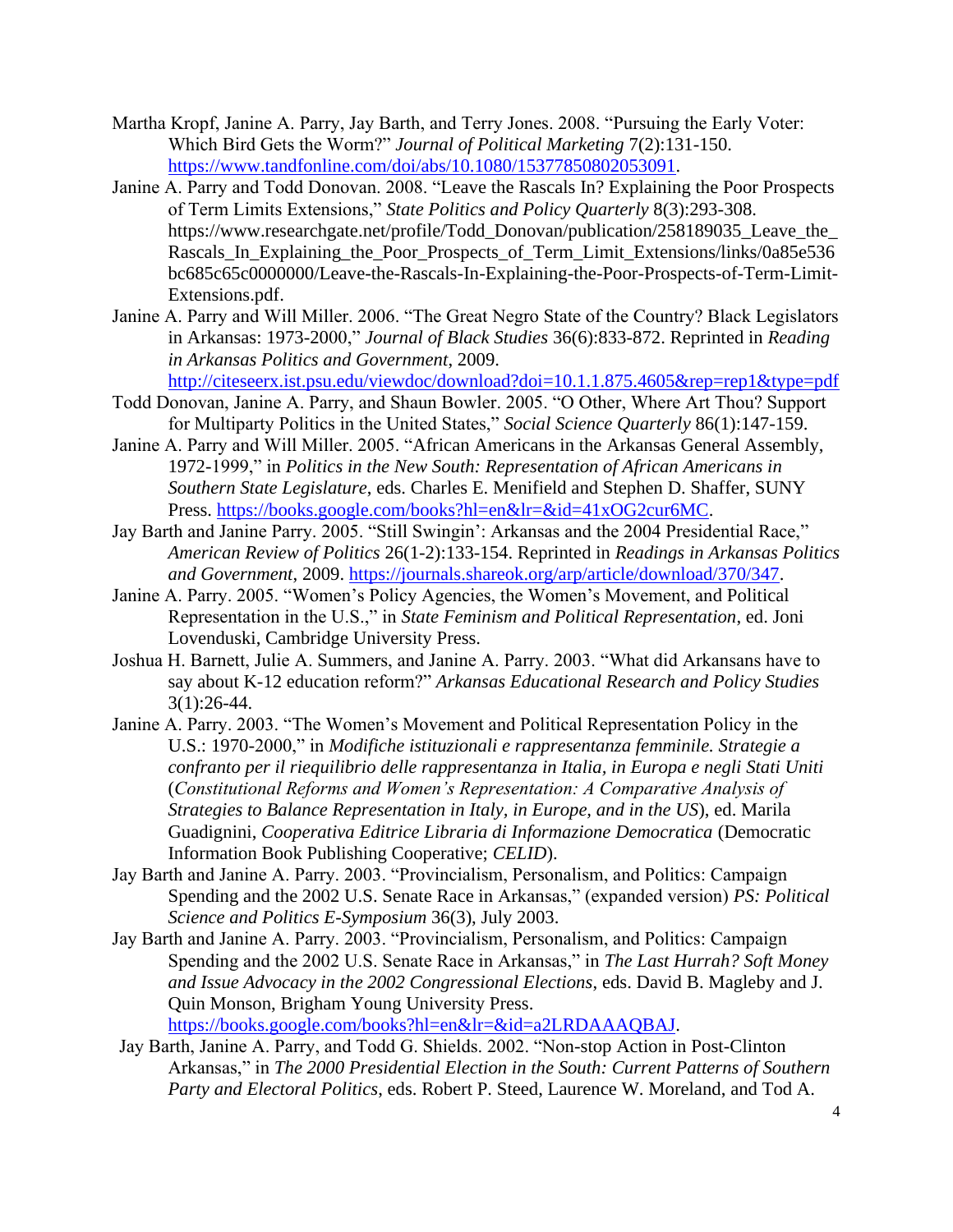Baker, Praeger Publishing, 133-148.

[https://books.google.com/books?hl=en&lr=&id=VKBZqRfeJEQC.](https://books.google.com/books?hl=en&lr=&id=VKBZqRfeJEQC)

- William D. Schreckhise and Janine A. Parry. 2002. "Arkansas," in *Legal Systems of the World*, ed. Herbert M. Kritzer, ABC-CLIO.
- Janine A. Parry and William D. Schreckhise. 2001. "Political Culture, Political Attitudes, and Aggregated Demographic Effects: Regionalism and Political Ideology in Arkansas," *Midsouth Political Science Review* 5:61-75. Reprinted in *Readings in Arkansas Politics and Government*, 2009. https://www.arkpsa.org/wpcontent/uploads/2017/MPSR/MPSR\_v5\_2001/Parry-Schreckhise-2001.pdf.
- William D. Schreckhise, Janine A. Parry, and Todd G. Shields. 2001. "Rising Republicanism in the Arkansas Electorate? A Characterization of Arkansans' Political Attitudes and Participation Rates," *Midsouth Political Science Review* 5:1-19. [https://www.arkpsa.org/wp-content/uploads/2017/08/Schreckhise-et-al.-2001.pdf.](https://www.arkpsa.org/wp-content/uploads/2017/08/Schreckhise-et-al.-2001.pdf)
- Janine A. Parry and Todd G. Shields. 2001. "Sex, Age, and the Implementation of the Motor Voter Act: The 1996 Presidential Election," *Social Science Quarterly* 82:506-522. [https://onlinelibrary.wiley.com/doi/abs/10.1111/0038-4941.00039.](https://onlinelibrary.wiley.com/doi/abs/10.1111/0038-4941.00039)
- Janine A. Parry. 2001. "Family Leave Policies: Examining Choice and Contingency in Industrialized Nations," *NWSA Journal* 13:70-94. [https://www.jstor.org/stable/4316844.](https://www.jstor.org/stable/4316844)
- Janine A. Parry. 2000. "Putting Feminism to a Vote: The Washington State Women's Council (1963-1978)," *Pacific Northwest Quarterly* 91:171-182. [https://www.jstor.org/stable/40492592.](https://www.jstor.org/stable/40492592)
- Janine A. Parry. 2000. "What Women Wanted: The Arkansas Governors' Commissions on the Status of Women and the ERA," *Arkansas Historical Quarterly* 59:265-298. Reprinted in *Readings in Arkansas Politics and Government*, 2009. [https://www.jstor.org/stable/40027988.](https://www.jstor.org/stable/40027988)
- Amy G. Mazur and Janine A. Parry. 1998. "Choosing Not to Choose in Comparative Policy Research Design: The Case of the Research Network on Gender, Politics, and the State," *Policy Studies Journal* 26:384-395. [https://www.researchgate.net/publication/279779534\\_Choosing\\_not\\_to\\_choose\\_in\\_comp](https://www.researchgate.net/publication/279779534_Choosing_not_to_choose_in_comparative_policy_research_design_The_case_of_the_Research_Network_on_Gender_Politics_and_the_State)
- [arative\\_policy\\_research\\_design\\_The\\_case\\_of\\_the\\_Research\\_Network\\_on\\_Gender\\_Politi](https://www.researchgate.net/publication/279779534_Choosing_not_to_choose_in_comparative_policy_research_design_The_case_of_the_Research_Network_on_Gender_Politics_and_the_State) [cs\\_and\\_the\\_State.](https://www.researchgate.net/publication/279779534_Choosing_not_to_choose_in_comparative_policy_research_design_The_case_of_the_Research_Network_on_Gender_Politics_and_the_State) Janine A. Parry. 1996. "Gendered Personnel Administration: A Review Essay Reflecting
- International Perspectives," *Review of Public Personnel Administration* 16(1):59-64. http://citeseerx.ist.psu.edu/viewdoc/download?doi=10.1.1.1000.7216&rep=rep1&type=p df.
- Janine A. Parry and David C. Nice. 1993. "State and Local Government Railroads," *Transportation Quarterly* 47:611-622. Reprinted as "State and Local Government Railroads," *Current Municipal Problems* 21:23-34. [https://babel.hathitrust.org/cgi/pt?id=uc1.c104685622.](https://babel.hathitrust.org/cgi/pt?id=uc1.c104685622)

### OTHER WORKS

- Janine A. Parry. 2022. Foreword to *Stateswomen: A Centennial History of Arkansas Women Legislators, 1922-2022* by Lindsley Armstrong Smith and Stephen A. Smith. Fayetteville, AR: University of Arkansas Press.
- Janine A. Parry. 2021. *Arkansas in Modern America Since 1930*, 2nd edition, by Ben F. Johnson, III (book review), *Arkansas Historical Quarterly.*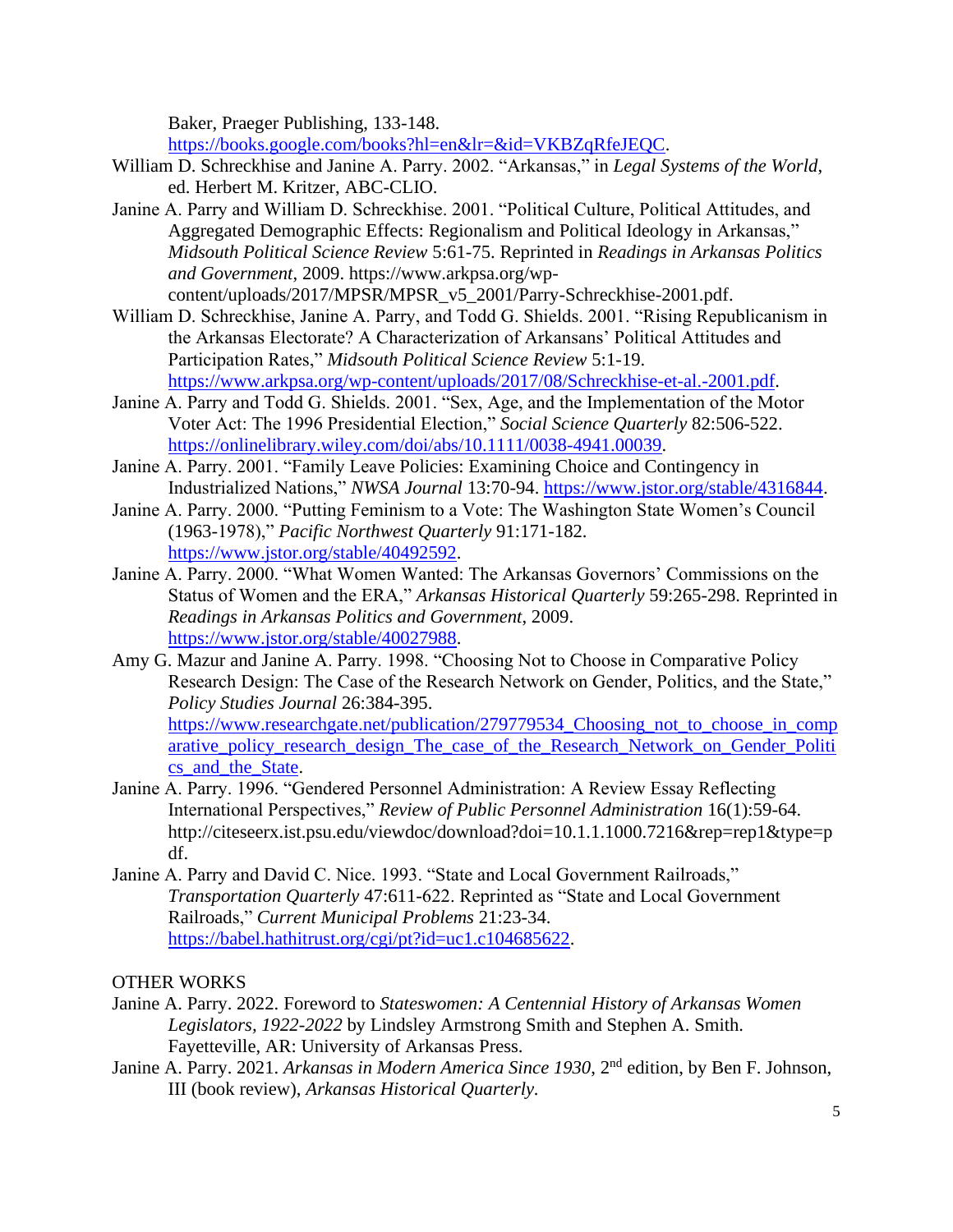- Richard Briffault, Todd Donovan, Richard D. Parker, Janine Parry, Daniel A. Smith, and Caroline J. Tolbert. *Brief of Direct Democracy Scholars, The Initiative and Referendum Institute, and Citizens in Charge as Amici Curiae Supporting Petitioners*. *Thompson v. DeWine*, United States Supreme Court (March 2021).
- Todd Donovan, Janine Parry, Daniel A. Smith, and Caroline J. Tolbert. 2020. "Brief *Amici Curiae* of Direct Democracy Scholars Supporting Petitioners: *Schmitt, et al. v. LaRose* (March 2020).
- Janine A. Parry. 2019. *Feminism: A Brief Introduction to the Ideas, Debates & Politics of the Movement* by Deborah Cameron (book review), *Gender & Society*.
- Janine A. Parry. 2011. *Defining Moments: Historic Decisions by Arkansas Governors from McMath through Huckabee* by Robert L. Brown (book review), *Arkansas Historical Quarterly* 70:203-204. [https://www.jstor.org/stable/23046164.](https://www.jstor.org/stable/23046164)
- Daniel S. Smith, Todd Donovan, Janine Parry, and Carolina Tolbert. 2010. "Brief *Amici Curiae* of Direct Democracy Scholars in Support of Respondents: *Doe v. Reed* 09-559," (March 2010).
- Janine A. Parry, Cheryl Murphy, and Charles Rosenkranz. 2009. "Resources for Teaching Faculty," in *Relative to Teaching*, Wally Cordes Teaching & Faculty Support Center, University of Arkansas, March (1-3).
- Janine A. Parry. 2008. *The Weight of Their Votes: Southern Women and Political Leverage in the 1920s* by Lorraine Gates Schuyler (book review), *Arkansas Historical Quarterly* 67:96-98. [https://www.jstor.org/stable/40038323.](https://www.jstor.org/stable/40038323)
- Janine A. Parry. 2007. "What Would the Equal Right Amendment Do? Opponents Short on Facts," Guest Columnist (page 1, Sunday opinion section, statewide edition), *Arkansas Democrat-Gazette*, March 18, 2007.
- Janine A. Parry. 2004. *The Best Lawyer in a One-Lawyer Town: A Memoir* by Dale Bumpers (book review), *Arkansas Historical Quarterly* 63(4):435-437. [https://www.jstor.org/stable/40023660.](https://www.jstor.org/stable/40023660)
- Janine A. Parry. 2004. "What is 'Student Rapport'? Where Can I Get It?" *Relative to Teaching*, Wally Cordes Teaching & Faculty Support Center, University of Arkansas, April (1-4).
- Janine A. Parry. 2002. "Arkansas 2002" (election round-up) for *Hotline*, the daily update of *The National Journal*.
- Todd Donovan, Janine A. Parry, and Shaun Bowler. 2002. "O Other, Where Art Thou? Mass Support for Multiparty Politics in the US," Working Paper #14, Center for the Study of Representation, Fayetteville, AR.
- Janine A. Parry and William D. Schreckhise. 2000. "Mapping Public Opinion: Further Explorations (and Explanations) of Regionalism in Arkansas Politics," Working Paper #1, Center for the Study of Representation, Fayetteville, AR.
- William D. Schreckhise, Janine A. Parry, and Todd G. Shields. 2000. "Rising Republicanism in the Arkansas Electorate? A Characterization of Arkansas's Political Attitudes and Participation Rates," Working Paper #2, Center for the Study of Representation, Fayetteville, AR.
- Janine A. Parry, 1996. *State and Local Politics: Course Guide for POLS 206x*. Extended Academic Programs. A text and guide for correspondence students. Pullman: Washington State University.

#### **GRANTS AND AWARDS**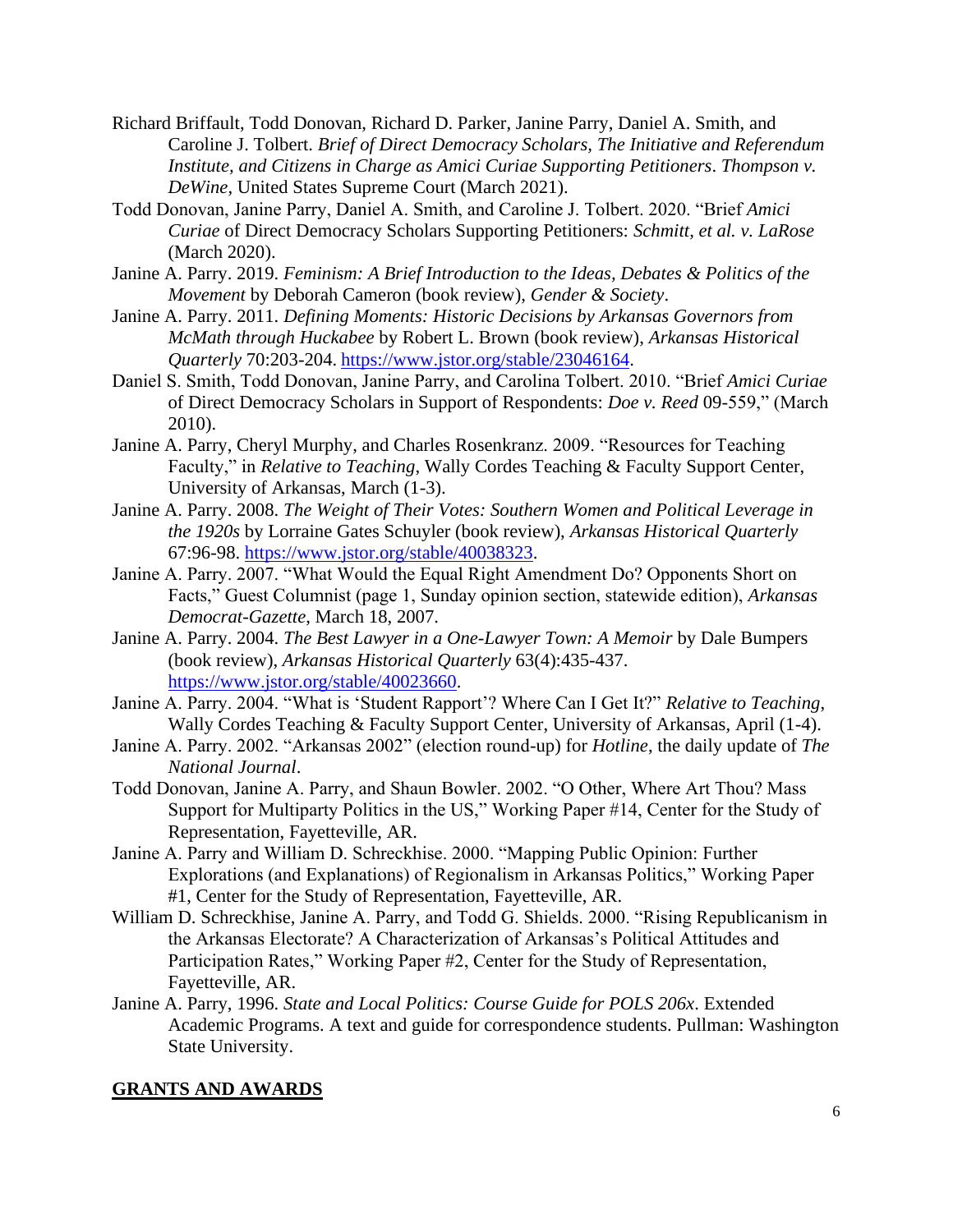GRANTS *(approximately \$100,000 in individual grants; collaborator on \$500,000)*

Honors College Research Grant (HCRG), Mentor/Principal Investigator, University of Arkansas \$3,500, 2021-2022

Two HCRGs, Mentor/Principal Investigator, University of Arkansas, \$5,300 for 2019-2020

"How to Make Sense of Climate Change?: Understanding Risk Perceptions and Crafting Climate Changes Stories in Arkansas," Co-Principal Investigator (PI = Geoboo Song), Chancellor's Innovation and Collaboration Fund, University of Arkansas, \$104,660 for 2019-2021

ArkPoll NWA oversample collaboration, Principal Investigator, Northwest Arkansas Council, \$25,000 for 2018

Summer Research Grant, Fulbright College, University of Arkansas, \$5,000, 2018

Three HCRGs, Mentor/Principal Investigator, University of Arkansas, \$10,500 for 2017-2018

Student Undergraduate Research Fellowship (SURF), Mentor/Principal Investigator, State of Arkansas, \$4,000, for 2016-2017

HCRG, Mentor/Principal Investigator, University of Arkansas, \$2,650 for 2013-2014

HCRG, Mentor/Principal Investigator, University of Arkansas, \$2,650 for 2013-2014

HCRG, Mentor/Principal Investigator, University of Arkansas, \$2,650 for 2011-2012.

HCRG, Mentor/Principal Investigator, University of Arkansas, \$2,650 for 2010-2011.

SURF, Mentor/Principal Investigator, State of Arkansas, \$2,650 for 2009-2010

SURF, Mentor/Principal Investigator, State of Arkansas, \$2,650 for 2008-2009

(Three) HCRGs, Mentor/Principal Investigator, University of Arkansas, \$2,650 for 2008-2009

SURF, Mentor/Principal Investigator, State of Arkansas, \$2,650 for 2006-2007

(Two) HCRGs, Mentor/Principal Investigator, University of Arkansas, \$2,500 for 2006-2007 Nolan Foundation Faculty Award, \$250, University of Arkansas, 2004.

HCRG, Mentor/Principal Investigator, University of Arkansas, \$2,462 for 2003-2004

SURF, Mentor/Principal Investigator, State of Arkansas, \$3,862 for 2003-2004

National Science Foundation, Sub-Award of "Collaborative Proposal: Comparative Study of Women's Policy Offices, 1970-2000," \$23,000 (total award = \$310,000), 2001-2003

Pew Charitable Trust Sub-Award, Center for the Study of Elections and Democracy at Brigham Young University, \$5,500, 2002

Arkansas Women's Foundation Grant, *Status of Women in Arkansas* report produced by the

Institute for Women's Policy Research, (chair and grant applicant), \$500, 2000

SURF, Mentor/Principal Investigator, State of Arkansas, \$2,650 for 2001-2002

SURF, Mentor/Principal Investigator, State of Arkansas, \$2,500 for 2000-2001

SURF, Mentor/Principal Investigator, State of Arkansas, \$2,600 for 1998-1999

#### AWARDS AND RECOGNITIONS

Distinguished Scholar Award, Arkansas Political Science Association, 2020 Charles and Nadine Baum Award Faculty Teaching Award (the university's highest teaching award), University of Arkansas, 2016

Dr. John and Mrs. Lois Imhoff Award for Outstanding Teaching and Student Mentorship, 2015 Faculty Gold Medal Recipient, Office of State/National Awards, University of Arkansas, 2013. John E. King Award for Outstanding Service, Fulbright College of Arts and Sciences, University of Arkansas, 2009

Distinguished Achievement Award for Teaching, Arkansas Alumni Association, 2005 Distinguished Achievement Award for Service, Arkansas Alumni Association, 2005 Outstanding Faculty Award nominee, Student Alumni Board/Associated Student Government,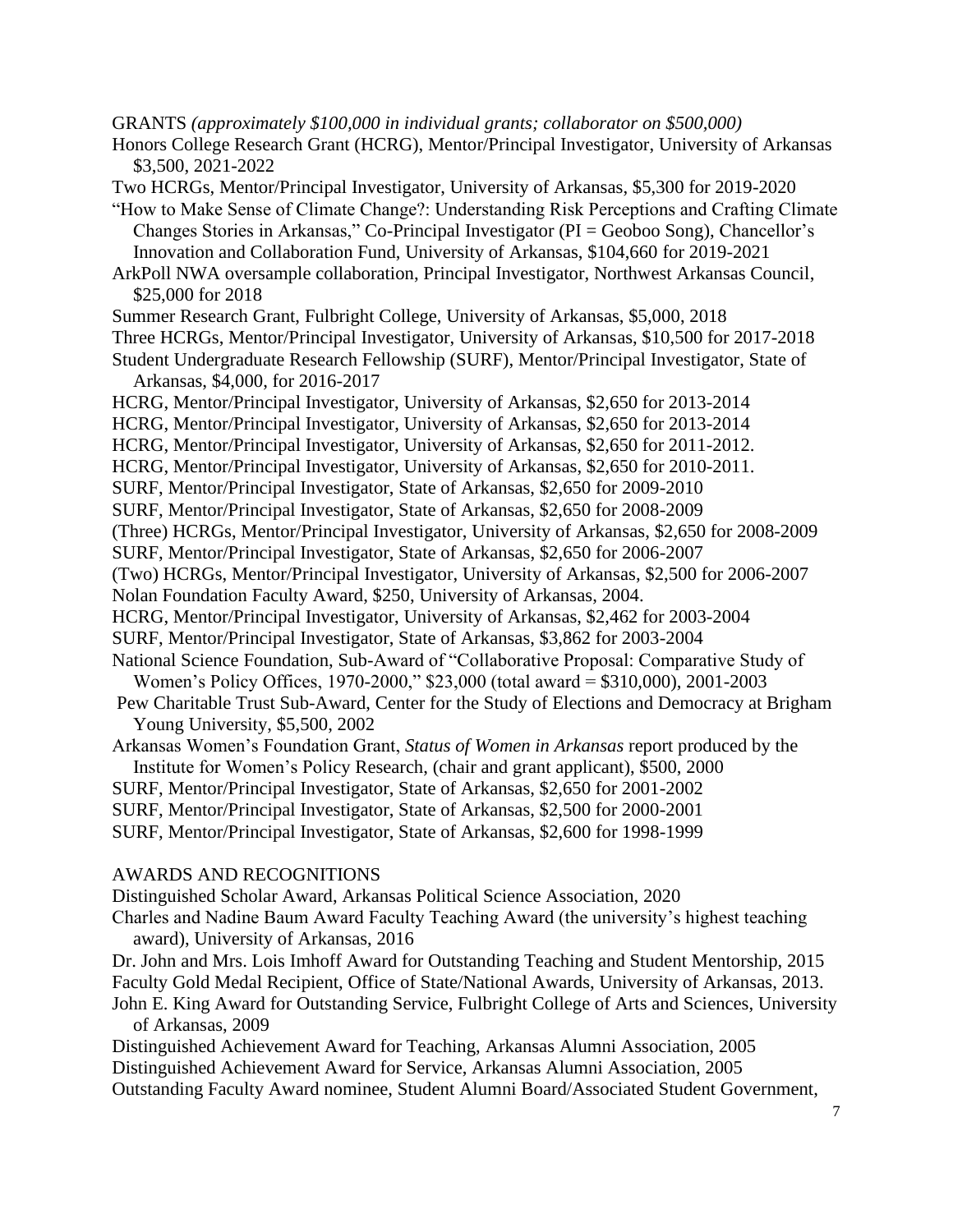1999, 2005, 2007, and 2012

Allen Saxe Award, Best Paper in State and Local Politics, Southwestern Political Science Association, 2003

Master Teacher Award, Fulbright College of Arts and Sciences, University of Arkansas, 2002 Best Paper Award, Arkansas Political Science Association, 2001

- Outstanding Faculty Member Award Nominee, Order of Omega, Greek Leadership Honor Society, 2000
- Harriett B. Rigas Award for Outstanding Woman in Graduate Studies at the Doctoral Level, Honorable Mention, Washington State University, 1998
- Carrie Chapman Catt Research Prize, Honorable Mention, 1997
- Teaching Assistant Excellence Award, Washington State University, Pullman, Washington, 1995 and 1997

Thomas S. Foley Fellowship, Washington State University, Pullman, Washington, 1996

### **PROFESSIONAL CONFERENCE PARTICIPATION (selected)**

- "Patterns of Fluidity and Stability in Party Competition in the U.S. States, 1940-2016," paper presentation at the State Politics and Policy Conference, College Park, MD, June 2019.
- Chair and Discussant, Arkansas and State Politics Panel, Arkansas Political Science Association Meeting, Fayetteville, Arkansas, March 2019.
- Chair and Discussant, State Politics Student Paper Panel, Arkansas Political Science Association Meeting, Fayetteville, Arkansas, March 2019.
- "Direct Democracy and Marijuana: The Case of Arkansas's Issue 6," paper presentation at the Annual Meeting of the American Political Science Association, Boston, September 2018.
- "Arkansas's Medical Marijuana Measures" paper presentation at the State Politics and Policy Conference, University Park, Pennsylvania, June 2018.
- "When Medical Marijuana Initiatives Compete," paper presentation at the Annual Meeting of the American Political Science Association, San Francisco, September 2017.
- "One Still Smoking, One Up in Smoke," paper presentation at the State Politics and Policy Conference," St. Louis, MO, June 2017.
- Section Head, State Politics, for the American Political Science Association Meeting, Philadelphia, PA, September 2016.
- "Direct Democracy and Educative Effects: Yes, No, Maybe," paper presentation at the Annual Meeting of the American Political Science Association, Philadelphia, PA, September 2016.
- "Voter Recall of Ballot Measures," paper presentation at the State Politics and Policy Conference, Dallas, TX, May 2016.
- "The Limitations of Direct Democracy's Educative Effects: A View from the Voters," paper presentation at the Annual Meeting of the American Political Science Association, San Francisco, CA, September 2015.
- "Direct Democracy's Educative Effects: A View from the Voters," paper presentation at the Annual Meeting of State Politics and Policy Association of the APSA, Sacramento State University, May 2015.
- "'Critical Mass' and Legislative Influence: From Minority to (Near) Majority," paper presentation at the Annual Meeting of State Politics and Policy Association of the APSA, Indiana University, May 2014.
- "Where there is Pull, Can there be Push? A Popular Governor, an Unpopular President and a Coattail Experiment in State Legislative Elections" or "How We Learned to Stop Worrying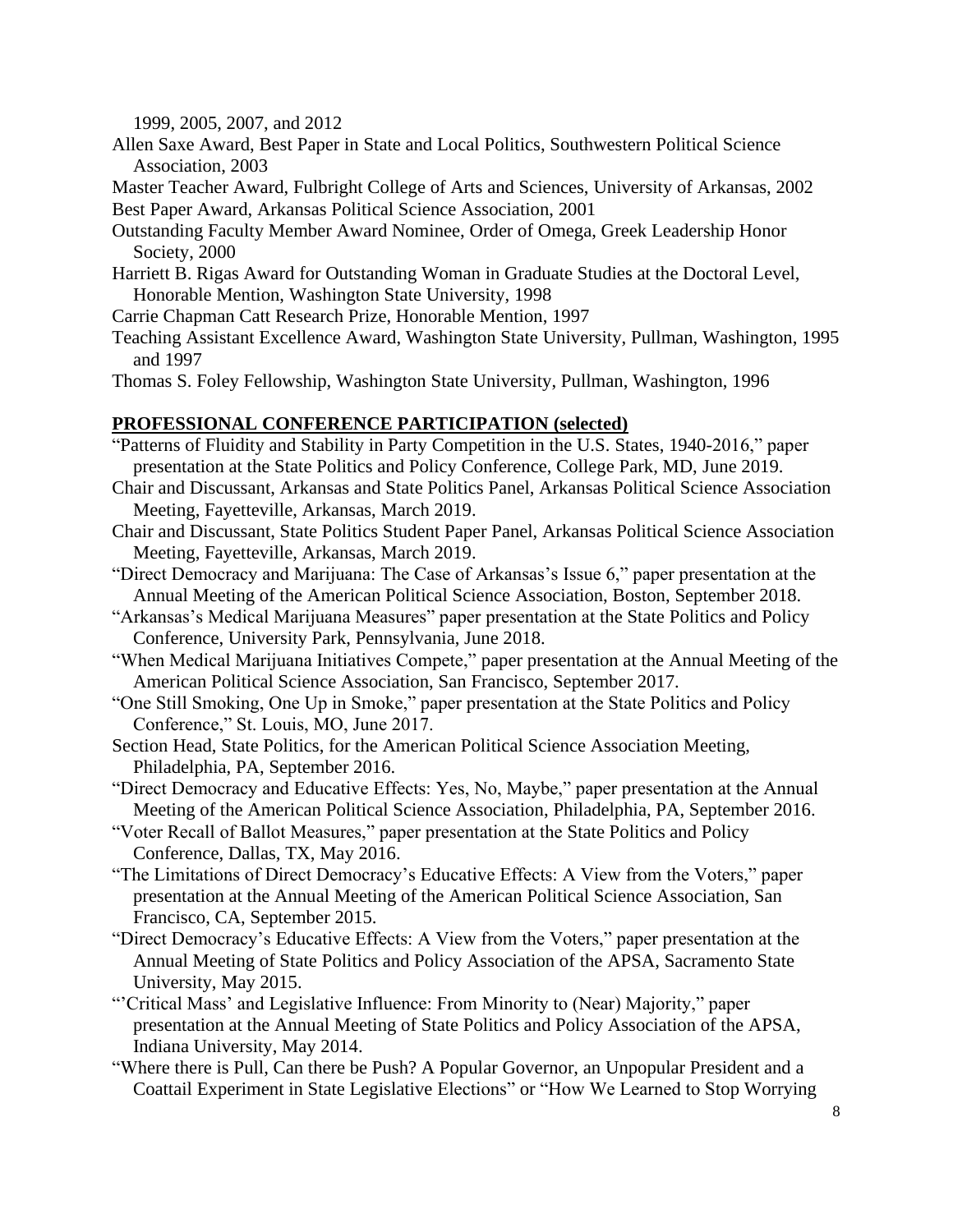and Love the Null," with Craig M. Burnett and Jay Barth, paper presentation at the Annual Meeting of State Politics and Policy Association of the APSA, Iowa City, IA, May 2013.

- "High-Profile Female Politicians and Perceptions towards Women in Public Office: A Survey Experiment," with Mileah Kromer, paper presentation at the Annual Meeting of the Midwest Political Science Association, Chicago, IL, April 2013.
- "The Limits of Statehouse Endorsements on Opinions toward Referendums," with Craig M. Burnett, paper presentation at the Annual Meeting of the Midwest Political Science Association, Chicago, IL, April 2012.
- "The Limits of Statehouse Endorsements on Opinions toward Referendums," with Craig M. Burnett, paper presentation at the Annual Meeting of the State Politics and Policy Section of the APSA, Rice University, Houston, TX, February 2012.
- "Gubernatorial Endorsements and Referendum Approval, with Craig M. Burnett, paper presentation at the Annual Meeting of the Southern Political Science Association, New Orleans, LA, January 2012.
- "Mobilizing Voters: Evaluating the Type, Timing, and Target of Campaign Contact," with Jay Barth, Martha Kropf, Bill Schreckhise, and Terry Jones, paper presentation at the Annual Meeting of the State Politics and Policy Section of the APSA, Dartmouth College, Hanover, NH, June 2011.
- Panel Chair and Discussant, "Political Women in the U.S. States," at the Annual Meeting of the State Politics and Policy Section of the APSA, Dartmouth College, Hanover, NH, June 2011.
- "The Impact of Petition Signing on Voter Turnout," with Dan Smith and Shayne Henry, paper presentation at the Annual Meeting of the Arkansas Political Science Association, Little Rock, AR, March 2011.
- "We Know What You Did Last Summer: Petition Signing and Voter Turnout," with Dan Smith and Shayne Henry, paper presentation at the Annual Meeting of the State Politics and Policy Section of the APSA, Springfield, IL, June 2010.
- "Responsive vs. Independent Justice: Public Opinion and Judicial Selection," with Shaun Bowler and Todd Donovan, paper presentation at the Annual Meeting of the State Politics and Policy Section of the APSA, Springfield, IL, June 2010.
- "Arkansas: He's Not One of (Most of) Us," with Jay Barth and Todd Shields, paper presentation at the Annual Meeting of the Arkansas Political Science Association, Russellville, AR, February 2009.
- "From Tokenism to Tilted Minority: Critical Mass and Legislative Influence," with Melissa Perry, paper presentation at the Eighth Annual State Politics and Policy Conference, Philadelphia, PA, May 2008.
- " $2 > 1 + 1$  ?: The Impact of Contact with Gay and Lesbian Couples on Attitudes About Gays/Lesbians and Gay-Related Policies," with Jay Barth, presented at the annual meeting of the Western Political Science Association, Las Vegas, NV, March 2007
- Panel Chair, Arkansas Politics, Annual Meeting of the Arkansas Political Science Association, Conway, AR, February 2007.
- Chair, Arkansas Politics Roundtable, Annual Meeting of the Arkansas Political Science Association, Conway, AR, February 2007.
- Section Head, Gender and Politics, Annual Meeting of the Southwestern Political Science Association, San Antonio, TX, April 2006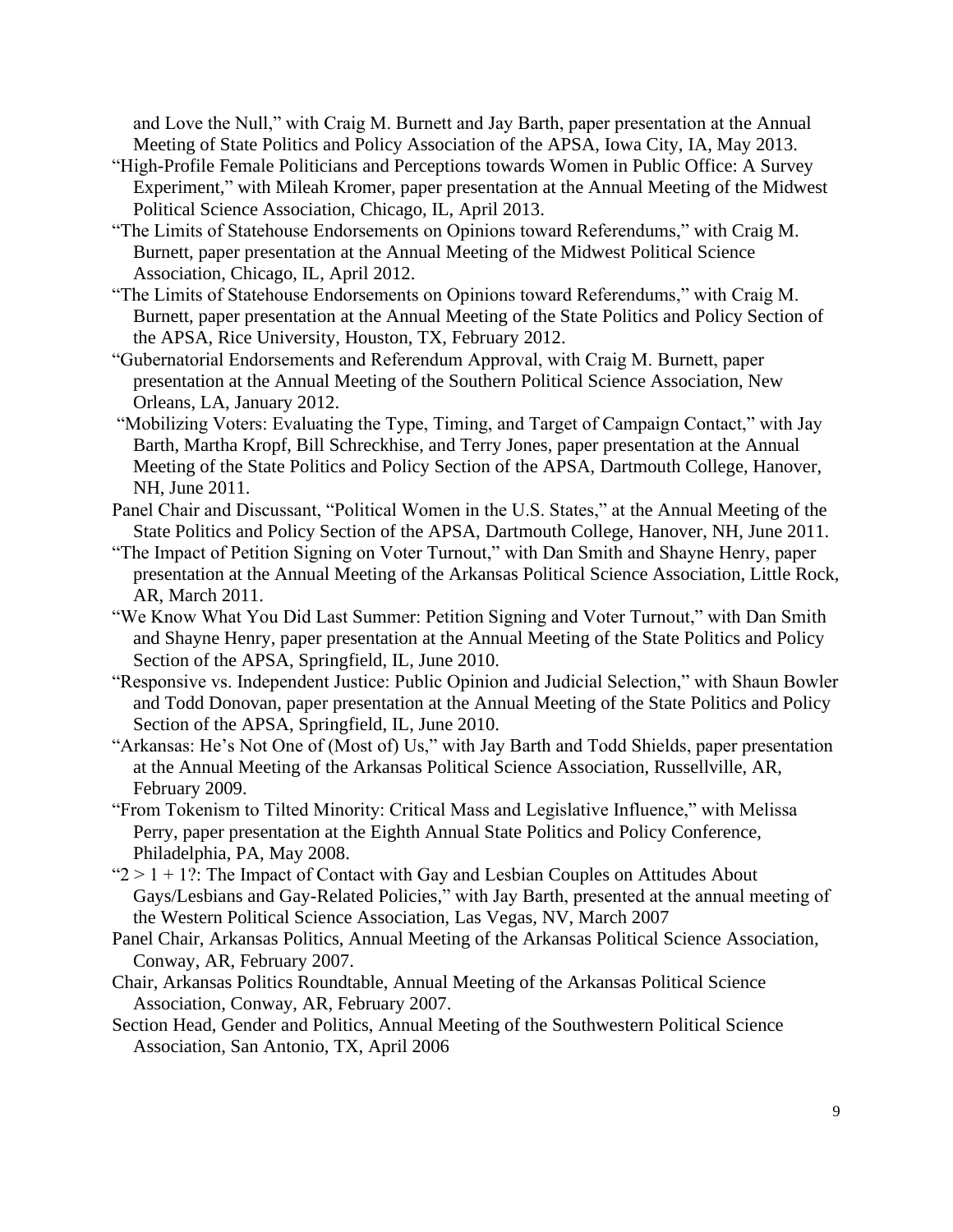- "What Would (Mac) Jewell Do: The State of State Polls," with Brian Kisida and Ronald E. Langley, paper presentation at the Annual Meeting of the Southern Political Science Association, Atlanta, GA, January 2006.
- "Arkansas: The Status of African Americans and Women in the Border South," with Bill Schreckhise, paper presentation at the "The New South Consortium: The Status of Women and Minorities in the New South," Diane D. Blair Center of Southern Politics and Society, Fayetteville AR October 2005.
- "Policy for the Sake of Politics," with Todd Donovan, Caroline Tolbert, and Dan Smith, paper presentation at the Fifth Annual State Politics and Policy Conference, Lansing, MI, May 2005.
- "Keep the Rascals In? Explaining Support for Extending Term Limits," with Todd Donovan, paper presentation at the Fifth Annual State Politics and Policy Conference, Lansing, MI, May 2005.
- "Femocrats in a Cold Climate: U.S. Women's Policy Machinery in the Era of Republican Dominance," with Dorothy McBride, paper presentation at the 2005 Joint Sessions of the European Consortium for Political Research, April 2005.
- "Did Gay Marriage Elect George W. Bush?" with Todd Donovan, Caroline Tolbert, and Dan Smith, paper presentation at the Annual Meeting of the Western Political Science Association, Oakland, CA, March 2005.
- "Still Swingin': Arkansas and the 2004 Presidential Race," with Jay Barth, paper presentation at the Annual Meeting of the Arkansas Political Science Association, February 2005.
- "Mobilizing Voters: A Closer Look at Campaign Contact and Effects," with Jay Barth, paper presentation at the Annual Meeting of the Southern Political Science Association, New Orleans, LA, January 2005
- Panel Discussant, "Political Information," Annual Meeting of the Southern Political Science Association, New Orleans, LA, January 2005
- Panel Chair and Discussant, "Political Traits and Practices in the States," Annual Meeting of the Southern Political Science Association, New Orleans, LA, January 2005
- "Going Negative in Competitive U.S. Senate Elections: Who Notices and So What?," with Terry Jones, Martha Kropf, and Jay Barth, poster presentation at the Annual Meeting of the American Political Science Association, Chicago, IL, September 2004.
- "Floating Voters in Competitive U.S. Senate Elections," with Terry Jones, Jay Barth, and Martha Kropf, paper presentation at the Annual Meeting of the Western Political Science Association, Portland, OR, March 2004.
- "Lake View: Education in Arkansas," roundtable participant at the Annual Meeting of the
- Arkansas Political Science Association, February 2004.
- "Where Were Women? Gender, Feminism, and Debates over Electoral Reform in the United States," paper presentation at the Annual Meeting of the International Studies Association, Montreal, March 2004.
- "Mobilizing Voters: A Dynamic Model of Campaign Effects," with Jay Barth, Terry Jones, and Martha Kropf, paper presentation at the Annual Meeting of the Southern Political Science Association, New Orleans, LA, January 2004.
- "Early and Absentee Voters in Two Senate Elections," with Jay Barth, Terry Jones, and Martha Kropf, paper presentation at the Symposium on Campaigns and Elections, Philadelphia, PA, November 2003.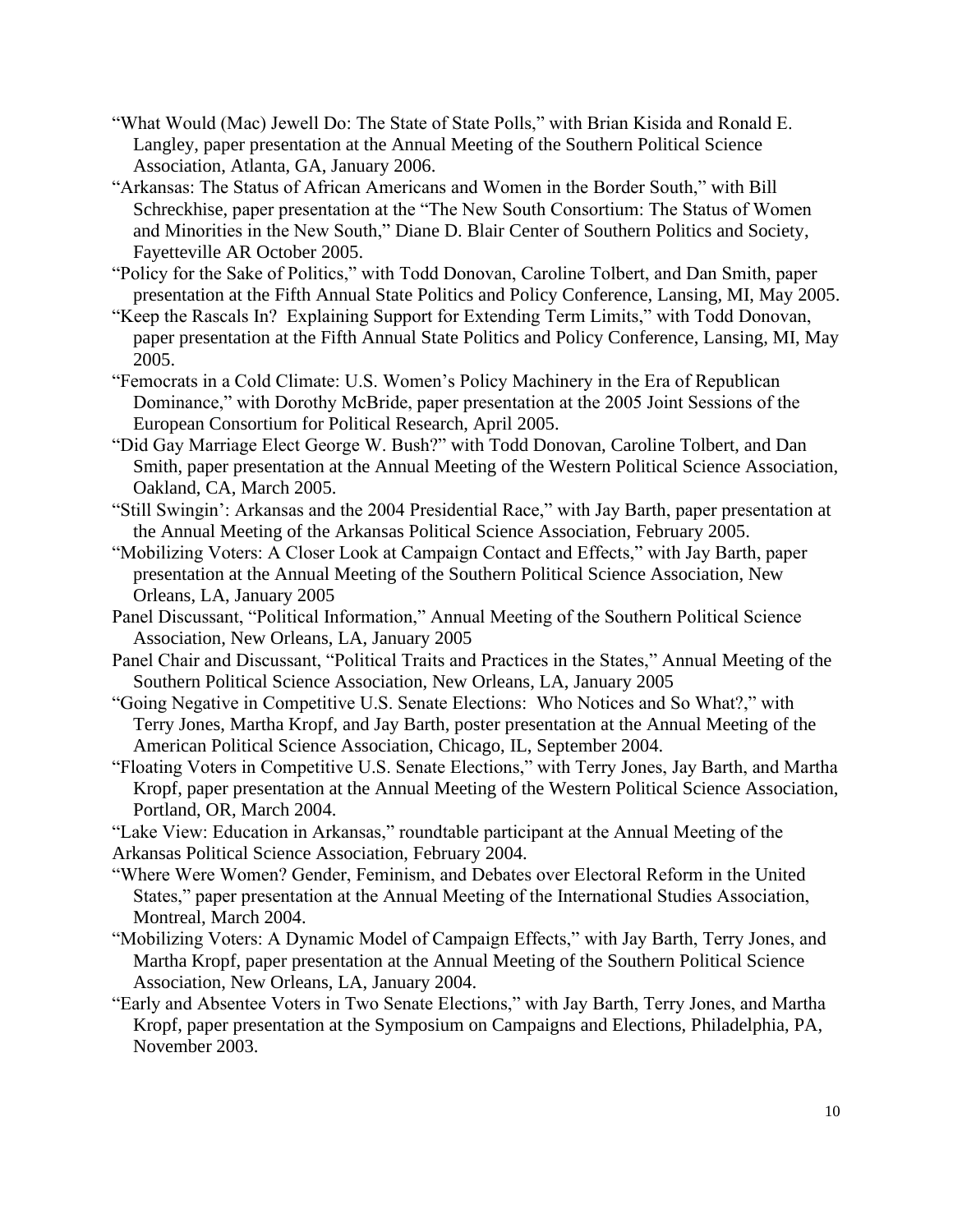- "Ladies Inside and Out: Arkansas Women's Commissions and the Equal Rights Amendment," paper presentation at the Arkansas Women's History Institute Meeting (20<sup>th</sup> Anniversary), Little Rock, AR, March 2003.
- "Provincialism, Personalism, and Politics: Campaign Spending and the 2002 U.S. Senate Race in Arkansas," with Jay Barth, invited paper presentation at the National Press Club, February 2003.
- "The Great Negro State of the Country?" Black Legislators in Arkansas: 1973-2000," with Will Miller, paper presentation at the Annual Meeting of the Arkansas Political Science Association, Conway, AR, February 2003.
- "Women and Representation in the U.S.: 1970-2000," paper presentation at the Meeting of the Consulta delle Elette del Piemonte on Constitutional Reforms and Women's Representation: A Comparative Analysis of Strategies to Balance Representation in Italy, in Europe, and in the US, Piedmont, Italy, November 2002.
- "Women's Policy Agencies, the Women's Movement, and Political Representation in the U.S.," paper presentation at the Annual Meeting of the Southern Political Science Association, Savannah, GA, November 2002.
- Pre-conference workshop: "Soft Money and Issue Advocacy in the 2002 Congressional Elections," sponsored by the Center for the Study of Elections and Democracy, Brigham Young University, Annual Meeting of the American Political Science Association, Boston, MA, August 2002.
- "African Americans in the Arkansas General Assembly," with Will Miller, paper presentation at the Annual Meeting of the Arkansas Political Science Association, Jonesboro, AR, February 2002.
- "Student Paper Panel," panel chair and discussant, the Annual Meeting of the Arkansas Political Science Association, Jonesboro, AR, February 2002.
- "A Theory and Model of Mass Support for Proportional Representation," with Todd Donovan and Shaun Bowler, paper presentation at the Annual Meeting Southwest Social Science Association, New Orleans, LA, March, 2002.
- "Women's Policy Agencies, the Women's Movement, and Representation in the U.S.," (invited) paper presentation at the Fifth Meeting of the Research Network on Gender and the State, Queen's University, Belfast, Northern Ireland, December 2001.
- Panelist, "Diane Blair: The Study and Practice of Arkansas Politics," roundtable at the Annual Meeting of the Arkansas Political Science Association, Searcy, AR, February 23-24, 2001.
- "Policy Debates, Women's Policy Agencies, and Democratic Representation in the U.S.: The Arkansas Governor's Commissions on the Status of Women and the ERA," paper presentation at the Annual Meeting of the American Political Science Association, Washington, D.C., August 31-September 3, 2000.
- Pre-conference workshop: "Approaches to the Comparative Study of Gender and Democratic
- Representation," sponsored by the Organized Section on Comparative Politics at the Annual Meeting of the American Political Science Association, Washington, D.C., August 30, 2000.
- "Rising Republicanism in the Arkansas Electorate," with William D. Schreckhise and Todd G. Shields, paper presentation at the Annual Meeting of the Arkansas Political Science Association, Little Rock, AR, February 18-19, 2000.
- "Mapping Public Opinion: Further Explorations (and Explanations) of Regionalism in Arkansas
- Politics," with William D. Schreckhise, paper presentation at the Annual Meeting of the
	- Arkansas Political Science Association, Little Rock, AR, February 18-19, 2000.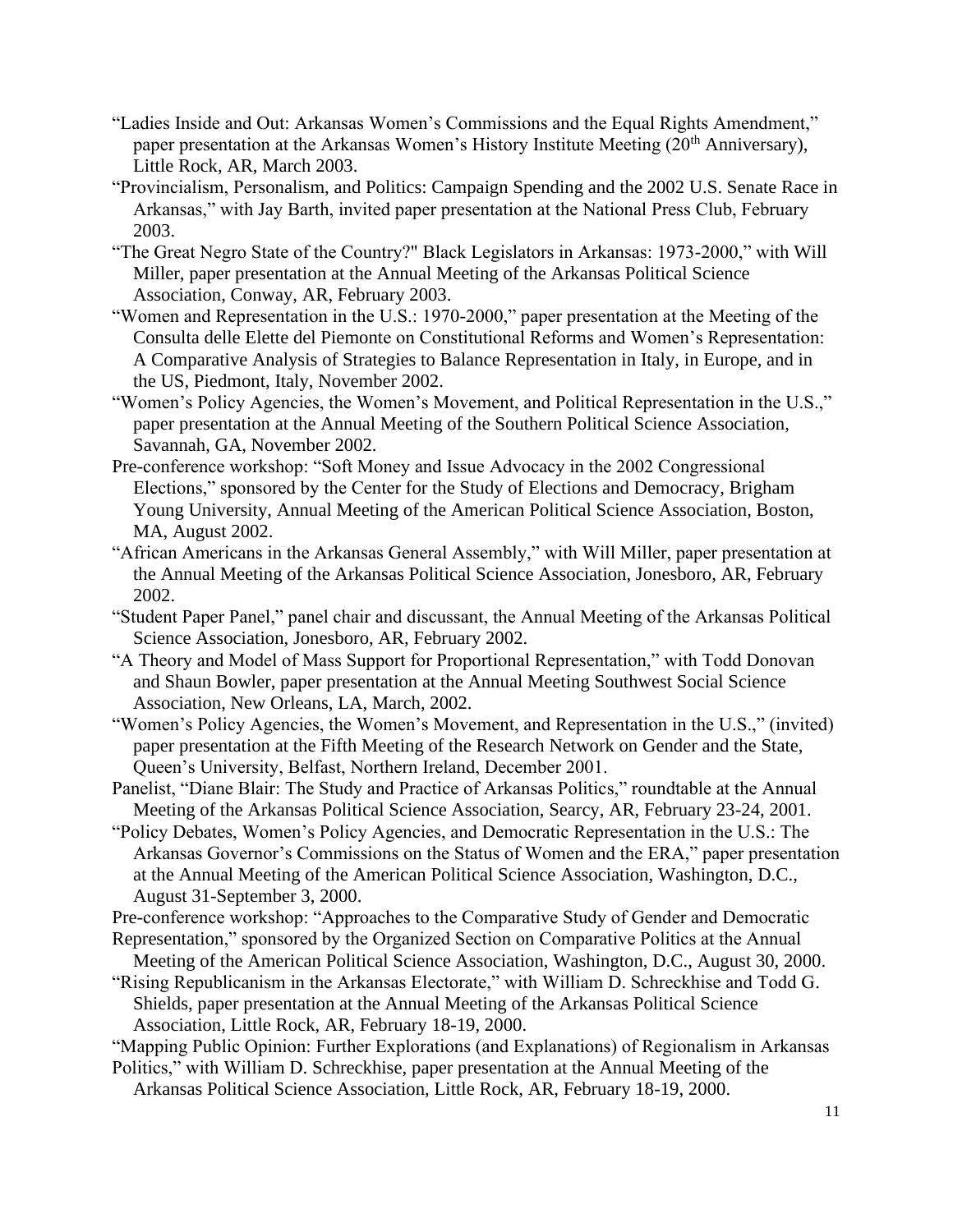- "Student Paper Panel," panel chair and discussant, the Annual Meeting of the Arkansas Political Science Association, Little Rock, AR, February 18-19, 2000.
- "Institutionalizing Interests: Women's Commissions in the United States," paper presentation at the Annual Meeting of the Western Political Science Association, Seattle, WA, March 25-27, 1999.
- "Using Gender to Rethink the West," panel chair and discussant, the Annual Meeting of the Western Political Science Association, Seattle, WA, March 25-27, 1999.
- "Political Entrepreneurs and Institutionalized Interests: the Women's Commission(s) of Arkansas," paper presentation at the Annual Meeting of the Arkansas Political Science Association, Pine Bluff, AR, February 12-13, 1999.
- "Women and Social Rights in the European Union: Job Training and the Global Economy," discussant, Center for West European Studies, University of Washington, Seattle, Washington, February 26-27, 1998.
- "Family Leave Policy in the United States, Germany, and Sweden: Explaining Choice and Contingency in Industrialized Nations," paper presentation at the Annual Meeting of the Midwest Political Science Association, Chicago, Illinois, April 10-12, 1997.
- "Women in Municipal Office: Often Overlooked but Making Important Strides," paper presentation with Linda S. Maule at the Annual Meeting of the Southwestern Political Science Association, New Orleans, Louisiana, March 26-29, 1997.
- "Comparative Family Leave Policy," paper presentation at Annual Meeting of the Pacific Northwest Political Science Association, Portland, Oregon, November 7-10, 1996.
- Pre-conference workshop: "Methodological Approaches to the Comparative Study of Gender and Policy Debates," sponsored by the Organized Section on Women and Politics Research at Annual Meeting of the American Political Science Association, San Francisco, California, August 28, 1996.
- "Political Culture and Gender Equity in Political Institutions of Local Government," paper presentation with Linda S. Maule at the Annual Meeting of the Midwest Political Science Association, Chicago, Illinois, April 18-20, 1996.
- "Federalism: Reflections on a Sustainable Theory of Central-Regional Relations," paper presentation at the Annual Meeting of the Pacific Northwest Political Science Association, Bellingham, Washington, October 19-21, 1995.
- "Contextual Factors of Women in Local Office," paper presentation at the Annual Meeting of the Midwest Political Science Association, Chicago, Illinois, April 6-8, 1995.
- "State Sociopolitical Characteristics and Female Representation in State Legislatures," paper presentation at the Annual Meeting of the Midwest Political Science Association, Chicago, Illinois, April 14-16, 1994.

## **PROFESSIONAL AND CIVIC ASSOCIATIONS**

State Politics and Policy section of the APSA, since 2002

Women's Caucus for Political Science, American Political Science Association, since 1998 Research Network on Gender, Politics, and the State (RNGS), since 1996

American Political Science Association, since 1992

University of Arkansas Teaching Academy, since 2006

League of Women Voters, since 2000

Ozark Literacy Council (ESL Coach), 1999-2005

Arkansas Political Science Association, since 1999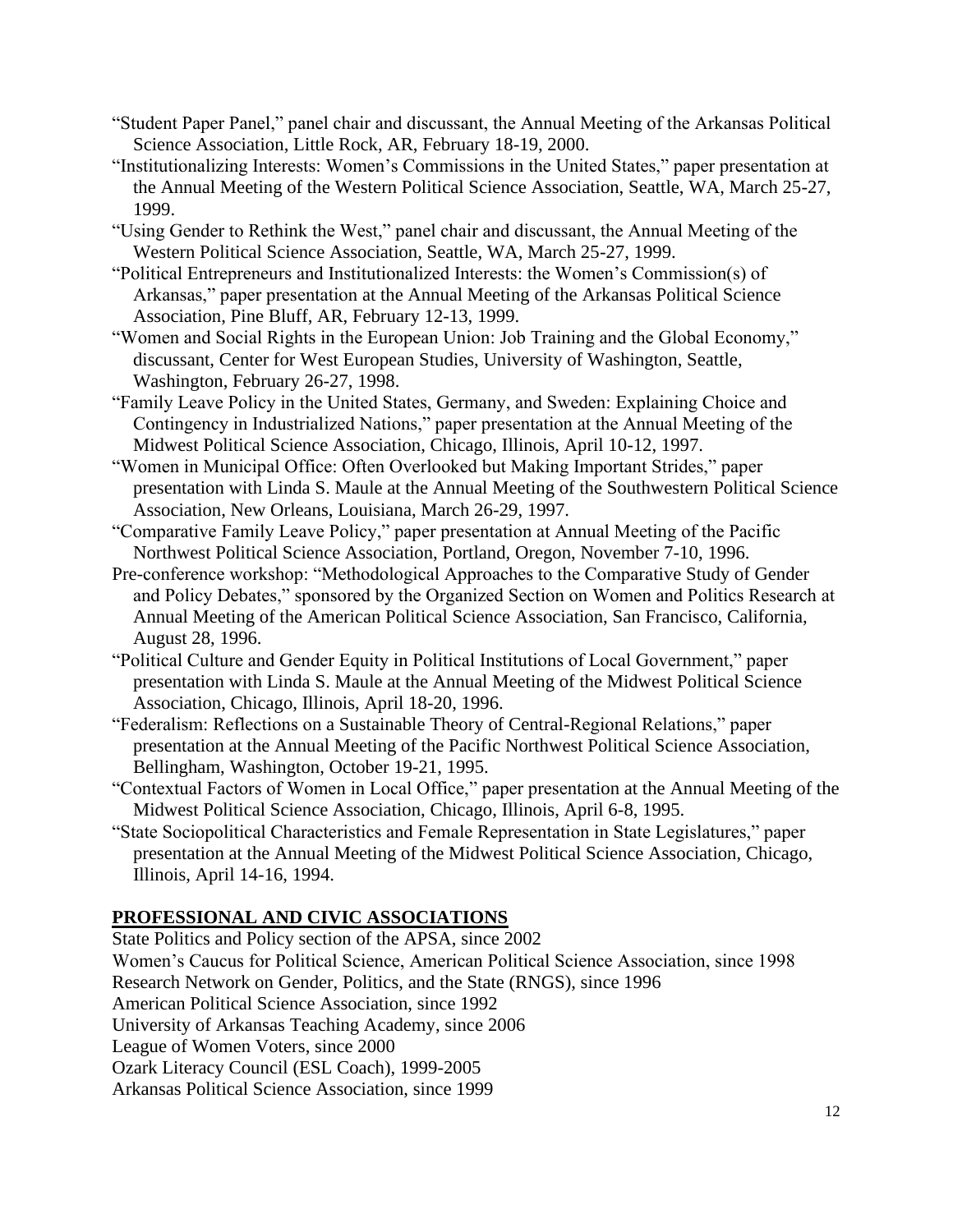Arkansas Historical Association, since 1998

### **PROFESSIONAL SERVICE ACTIVITIES**

COLLEGE/UNIVERSITY/PROFESSION ACTIVITIES (selected) Manuscript Reviewer for *American Political Science Review, American Journal of Political Science, Political Behavior, Political Psychology, State Politics and Policy Quarterly, American Politics Research, American Review of Politics, Policy Studies Review*, *Politics and Policy, Midsouth Political Science Review*, *Pacific Northwest Quarterly*, *Arkansas Historical Quarterly*, University of Arkansas Press, and Pearson Education Publishers. Interviews with National Public Radio, the *New York Times,* the *Wall Street Journal, New York Times Magazine, The Guardian,* CNN, the CBS Evening News, *U.S. News and World Report,*  Associated Press, *Washington Post, The Atlantic, USA Today, Governing, Stateline,*  McClatchy, *Concord Monitor, Newsweek, Campaigns and Elections Magazine, USA Today,* Canadian Broadcasting Corporation, Politifact, *Chicago Tribune,* Ken Rudin's The Political Junkie*, Congressional Quarterly, El Mercurio* (Chile), *Knight Ridder, Roll Call*, *The Hill, Stateline.org, Kiplinger Report,* FOX News, *Fort Worth Star-Telegram, Dallas Morning News*, *Memphis Commercial Appeal*, *Arizona Republic,* Arkansas Radio Network, *The Arkansas Times*, *Arkansas Democrat-Gazette, Arkansas Business,* as well as numerous regional/local print, radio, and television outlets Board of Directors, Arkansas Historical Association, 2020-present Chair, Virginia Gray Book Award Committee, American Political Science Association – State Politics Section, 2018 *State Politics and Policy Quarterly* Editorial Board, 2014-present Chair, Committee on Committees, University of Arkansas, 2016-2017 Fulbright College Representative to the Committee on Committees, Faculty Senate, 2014-2016 Chair, Awards and Admissions Committee, Political Science, 2015-present Chair of the Campus Faculty, 2012-2013/Chair of Faculty Senate, 2013-2014 Fulbright College Personnel (Tenure and Promotion) Committee, 2011-2013 Co-Director, Teaching and Faculty Support Center, University of Arkansas, 2008-2011 Teaching Council, University of Arkansas, 2008-2011 Campus Benefits Committee, 2010-2012 (Chair 2011-2012) Classroom Modernization Committee, University of Arkansas, 2009-2013 President, Arkansas Political Science Association, 2009-2010 Presenter, Teaching Assistant Effectiveness Advisory Committee, 2010 Distinguished Achievement Awards selection committee, University of Arkansas, 2008 Program Chair Annual Meeting of the Arkansas Political Science Association, 2008 Imhoff Award Selection Committee, Teaching Council, University of Arkansas, 2008 Chair, Campus Council, University of Arkansas, 2007-2008 Executive Committee of the Faculty Senate, 2006-2008, 2009-2015 Campus Council, University of Arkansas, 2005-2015 Faculty Senate, University of Arkansas, 2005-2015 University of Arkansas Press Editorial Advisory Board, 2005-2008 Personnel and Policy Committee, Political Science, University of Arkansas, 2008-2009 Chair, American Field Committee, Political Science, University of Arkansas, 2007-2008 Chair, Academic Programs Committee, Political Science, University of Arkansas, 2006-2007 Annual Bodenhamer D.C. Trip, Chaperone, University of Arkansas, 2000-2005